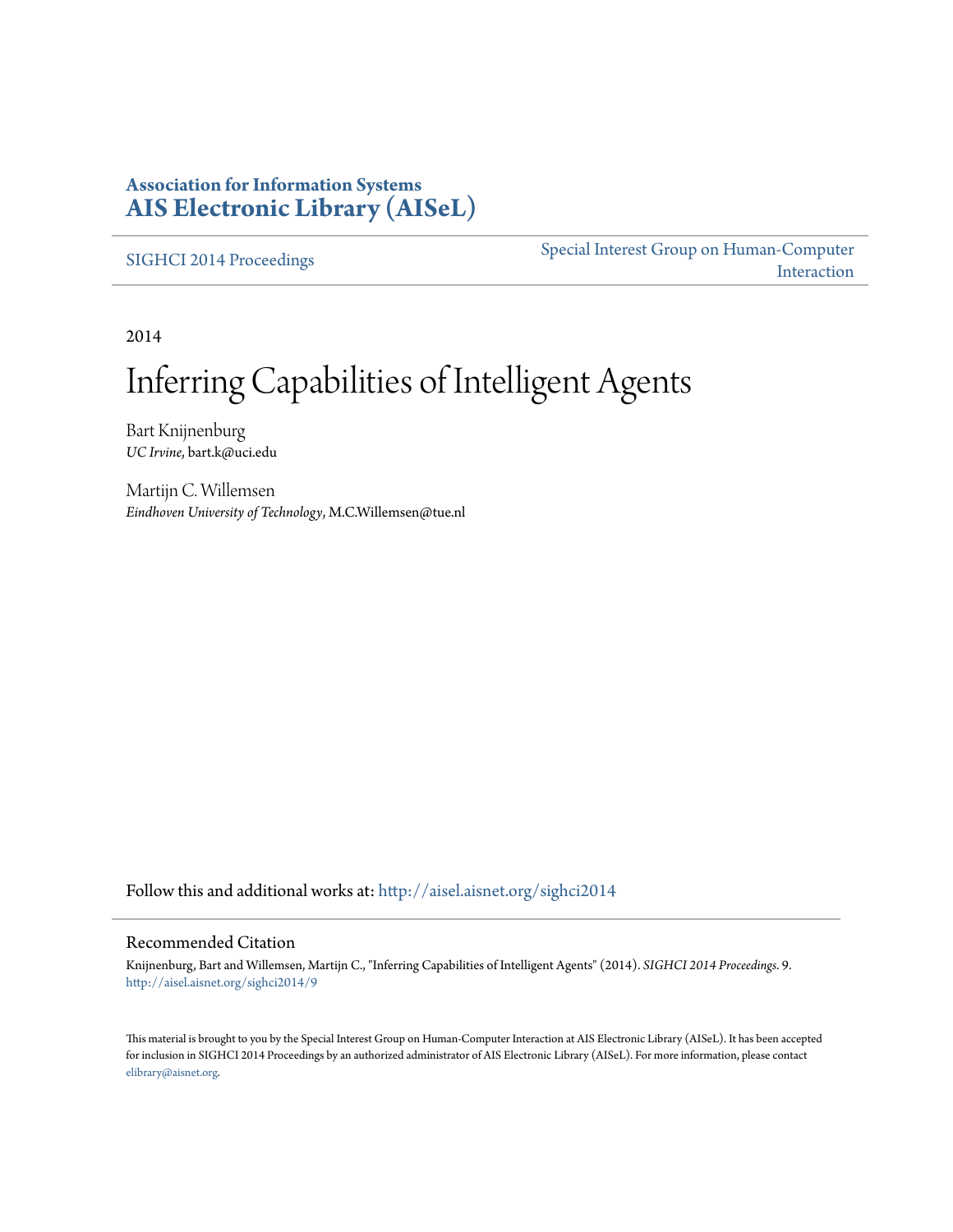## **Inferring Capabilities of Intelligent Agents from their External Traits**

**Bart P. Knijnenburg**  University of California, Irvine bart.k@uci.edu

#### **ABSTRACT**

We investigate the usability of human-like agent-based interfaces. In an experiment we manipulate the capabilities and the "human-likeness" of a travel advisory agent. We show that users of the more human-like agent form an anthropomorphic use image of the system: they act as if the system is human, and try to exploit typical human-like capabilities. Unfortunately, this severely reduces the usability of the agent that looks human but lacks human-like capabilities (overestimation effect). We also show that the use image users form of agent-based systems is inherently integrated (as opposed to the compositional use image they form of conventional GUIs): cues provided by the system do not instill user responses in a one-to-one manner, but are instead integrated into a single use image. Consequently, users try to exploit capabilities that were not signaled by the system to begin with, thereby further exacerbating the overestimation effect.

#### **Keywords**

Agent-based interaction, anthropomorphism, usability, feedforward and feedback, use image.

#### **INTRODUCTION**

Agent-based interaction, in which the user interacts with a virtual entity using natural language, has been a topic of HCI research for several decades (Qui and Benbasat 2009; Walker et al. 1994; Quintanar et al. 1987; Nickerson 1976), and has gained renewed attention with the rise of smartphone agents like Siri, Cortana and Google Now. Because agent-based interaction is finer grained and richer than interaction with conventional Graphical User Interfaces (GUIs), it should better suit the increasingly complex tasks we perform with computers (Laurel 1990). People also find agent-based interaction more enjoyable and more natural (Kang et al. 2012; Hess et al. 2005). At the same time, though, some agents remind us of "Clippy": they seem unable to live up to their promises (Nowak 2006; Dehn and van Mulken 2000). In this paper we address the usability of agent-based interaction, and identify a cognitive principle that makes agent-based interaction different from traditional GUIs.

#### **RELATED WORK AND THEORY DEVELOPMENT**

To explain why some systems are more usable than others, Norman (1986) argues that there are two gulfs

**Martijn C. Willemsen**  Eindhoven University of Technology m.c.willemsen@tue.nl

between the user and the system: the gulf of execution (the user has to discover how to manipulate the system to accomplish a task) and the gulf of evaluation (the user has to interpret whether output of the system is in line with their goal). Users bridge these gulfs by forming a "use image", a mental representation of the way the system works that helps them to infer which interface actions fulfill their goal, and what the output of the system means. According to Norman, the formation of an adequate use image is greatly facilitated by providing appropriate feedback (e.g. responses to actions) and feedforward (e.g. labels on buttons).

The Layered Protocol Theory (LPT) operationalizes Norman's use image theory (Taylor 1988). It decomposes user-system interaction into a set of layers, each breaking users' intentions down into smaller components. Brinkman (2003) argues that this compositional character is reflected in the users' use image: the *compositional* use image is the sum of the use images of its widgets (e.g. levers, buttons, text fields, scrollbars).

#### **Agent-Based Use Images**

Many usability researchers and designers have assumed the compositionality of the use image. Most usability evaluation techniques evaluate the different parts of an interface separately; the effectiveness of these techniques thus depends on the legitimacy of the compositional use image. Compositionality seems to hold for "real life" interfaces (e.g., doors, phones) as well as conventional GUIs. However, agent-based interfaces typically lack the common levers, buttons, text fields and scrollbars. So how do users form a use image of agent-based interfaces?

Cook and Salvendy (1989) note that users infer the use image of an agent-based system from the way it "looks" and "talks" (feedforward) and the apparent intelligence of its responses (feedback), just like they would do when interacting with other human beings. In fact, Laurel (1990) argues that users attribute common human *intelligence* to systems that provide human-like appearance and capability cues. Indeed, studies show that users of systems with a cartoon character that "talks" in full sentences and personifies itself believe that it shows some form of human intelligence, while users do not show similar beliefs when using a system without such a cartoon character that talks "computerese" (De Laere et al. 1998; Quintanar et al. 1987). We thus argue that: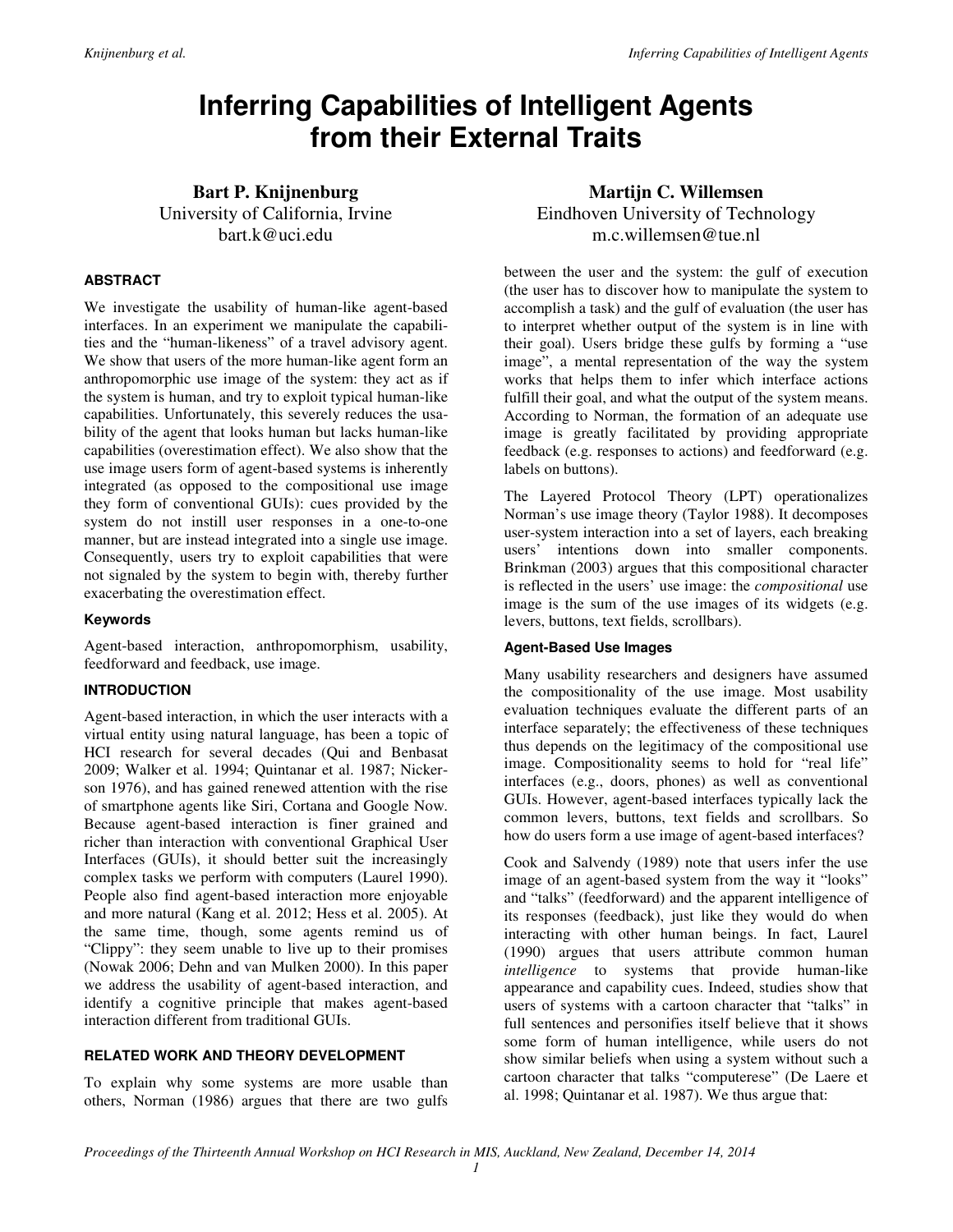*The more human-like the system looks (appearance cues) and the more capabilities it displays (capability cues), the more intelligent users believe the system to be.* 

Note that the *actual* capabilities of the system might not necessarily co-occur with capability *cues*; the system might exhibit specific linguistic capabilities (e.g. using the word "here" to refer to the current location) without actually being able to understand them in the user dialog (e.g. it may not be able to infer the current location when the user uses the word "here"). In effect, cues of humanlike appearance and capabilities can underplay or overplay the agent's actual capabilities.

What psychological mechanisms could underlie the use image of believed intelligence? Thompson (1980) found that users of a natural language-based system showed a tendency to *anthropomorphize* the behavior of the system, and this tendency also increases with personalization, conversational tone, affective responses and diversified wording (Quintanar et al. 1987; De Laere et al. 1998). Not only agents are subject to anthropomorphism: users of any computer system occasionally engage in negative anthropomorphism (e.g. shouting; Chin, et al. 2005), and adhere to social principles (e.g. politeness effect; Reeves and Nass, 1996). Bradshaw (1997) argues that when a system's behavior is too complex to understand, users are inclined to take the "intentional stance" (Dennett 1987): they attribute intentional behavior to systems as a convenient shortcut towards explaining complicated behavioral patterns (i.e. the system "*wants* me to do X", or "*doesn't like* it when I do Y"). This then also leads them to adhere to human social principles. The intentional stance holds for any system, but agents instill stronger anthropomorphic reactions (Nowak 2006). Therefore:

*In agent-based systems, the intentional stance is at the heart of the use image construction. The use image is an anthropomorphic construct, instilled by human-like cues*.

As the use image is a mental construct, one cannot observe directly whether or not it is anthropomorphic. However, reactions to the use image can provide evidence of its nature: if the use image is anthropomorphic, users will interact with the agent in a way that is in accordance with human-human interaction. Examples of "Human-like responses" are the use of long and grammatically correct sentences. Indeed existing research has found that the use of a human-like avatar and personalized feedback (human-like cues that may lead to an anthropomorphic use image) leads users to be more verbose in their responses (Brennan 1991; Rosé and Torrey 2005; Walker et al. 1994; Richards and Underwood 1984). In sum:

*Since the use image of an agent is anthropomorphic, users will act in a more human-like way towards a system they believe to be more intelligent.* 

Moreover, if the system looks and behaves human, then users will believe it has typical human capabilities, and will try to exploit these capabilities. An important category of human capabilities is the linguistic capability

of implicit *reference* to the context of the conversation (Levinson 1983; Halliday and Hasan 1976). Computers are notoriously bad at understanding such references (Winograd 1972; Dey 2001; Scheutz et al. 2011), but users may believe that human-like systems, like human beings, can resolve them. Specifically, they may believe that agents can understand references to a mentioned location, (e.g. "here", "there"), time (e.g. "now", "then"), or object ("that trip", "that ticket"). In sum, we argue that:

*Users will assume that systems they believe to be more intelligent have more advanced linguistic capabilities, and they will try to exploit these capabilities.* 

#### **An Integrated Use Image?**

If agent-based interfaces were like traditional GUIs, their use image would be compositional. There would be a oneto-one mapping where each cue would instill its own use image and induce a corresponding response. Brennan (1991) found support for such a one-to-one mapping in both human-human and natural language-based humancomputer interaction. Participants in her experiments showed *syntactic entrainment*; a direct reflection of the conversation partner's responses. According to these findings, one could evoke a certain behavior in the users' response by expressing the same behavior in the agent.

However, the intentional stance (Dennett 1987) should allow users to create an *integrated* use image based on the behavior of the system *as a whole*. If the system is sufficiently human-like, it will be attributed intentional behavior, and this attribution is based on the "humanlikeness" of the agent as a whole, not on a specific part of its behavior. The fact that the "system" is "human" provides them *instantaneously* and *effortlessly* with a detailed use image of what it can do and how to interact with it: if the system looks and behaves human, the use image simply dictates that the system can and cannot do whatever humans can and cannot do. In the words of Laurel (1990, pp. 358-359): "[An agent] makes optimal use of our ability to make accurate inferences about how a character is likely to think, decide and act on the basis of its external traits. This marvelous cognitive shorthand is what makes plays and movies work […] With interface agents, users can employ the same shorthand—with the same likelihood of success—to predict, and therefore control the actions of their agents." However, if users *integrate* the system cues into a single use image of believed intelligence, this creates a much less straightforward relation between system cues and user responses:

*All cues about the intelligence of the system will be integrated into a single use image and instill a series of possibly unrelated responses.* 

The integrated use image has both positive and negative consequences for agents' usability (Dehn and van Mulken 2000; Qiu and Benbasat, 2009). The integrated use image makes agents especially suitable for complex tasks. Conventional GUIs require additional widgets for each additional function, which makes it impossible to create a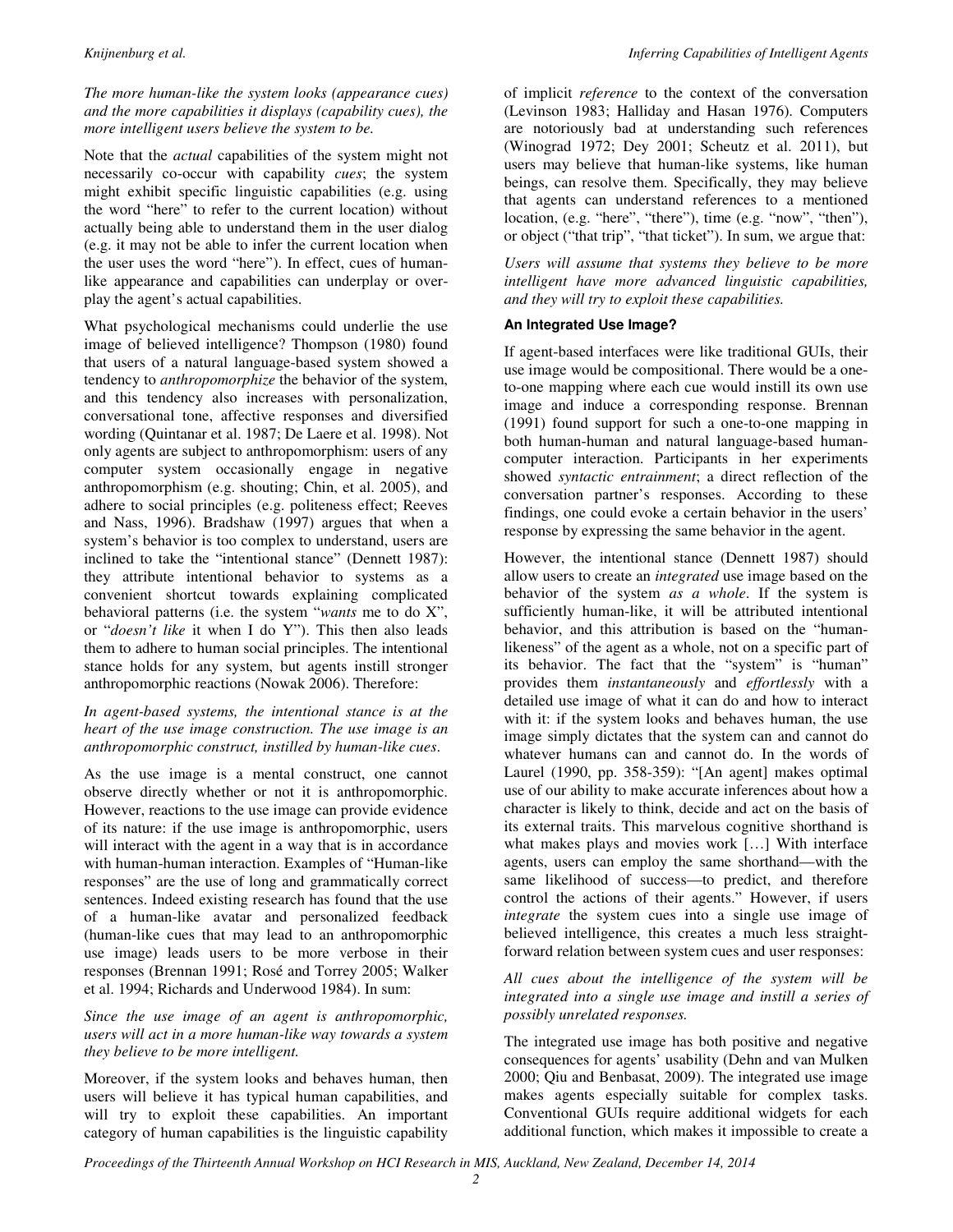really usable GUI for a complex system. Agent-based interfaces, on the other hand, have an integrated use image that instantly provide users with a heuristic to determine what they can and cannot do, and how to access the functionality. However, if the agent looks more capable than it actually is, users will *overestimate* the system's capabilities, which will result in confusion and reduced usability (Brennan 1991; Forlizzi et al. 2007; Walker et al. 1994).

Good usability arises when the user tries to use only those capabilities that the system actually provides. This means that the use image has to match the actual system capabilities (Norman 1986). If the use image of an agent were compositional, it would be fairly easy to "manage" this use image: the system could simply provide a matching cue for each capability. However, an integrated use image is much harder to manage, because there is more than just a one-to-one relation between cues and responses. In effect, even human-like *appearance* cues may instill *capability*-exploiting responses: merely "looking human" may be enough to make users believe that the system has certain human-like capabilities (even if these are not actually present).

In sum, the presumed integrated use image is responsible for both the greatest advantage but at the same time the most significant drawback of agent-based interaction: due to our natural tendency to use anthropomorphism, it is very easy to *instantly* create a complex, integrated use image from which users can effortlessly infer a myriad of complex functions to perform with the system, along with possible ways to exploit them. However, since these functions are not directly coupled to a specific underlying cue, an overestimation effect can easily occur, and it will be rather difficult to tweak this use image such that it perfectly matches the actual system capabilities.

#### **HYPOTHESIS DEVELOPMENT**

The goal of our experiment is to empirically demonstrate that the use image of agents is more likely to be integrated rather than compositional. We also want to test if an agent-based use image indeed instills human-like and capability-exploiting responses. Finally, we want to evaluate the effect of these responses on the usability of the interaction (i.e. the overestimation effect).

In our experiment, we independently vary the system's feedforward cues and its actual capabilities. There are three levels of **cues**: "computer-like cues" (agent looks and talks like a computer), "human-like appearance cues" (agent looks and talks like a human being), and "humanlike appearance and capability cues" (agent additionally uses references in its sentences, which signals its capability to understand such references). There are two levels of **capabilities**: "low capabilities" (system can only process simple, complete requests) and "high capabilities" (system can process complex requests with implicit references, like a human being). We argue that a system with high capabilities should generally be easier to use:

H1. Usability in the "high capabilities" condition should be higher than in the "low capabilities" condition.

Within the low capabilities conditions overestimation can occur, when the system appears human-like and displays human-like cues:

H2. Within the "low capabilities" conditions, the "humanlike appearance cues" and "human-like appearance and capability cues" conditions should lead to lower usability than the "computer-like cues" condition.

Moreover, the existence of an anthropomorphic use image predicts the presence of more human-like and capabilityexploiting responses when human-like cues are provided:

H3. Within the "high capabilities" conditions, the "human-like appearance cues" and the "human-like appearance and capability cues" conditions lead to more human-like and capability-exploiting responses than in the "computer-like cues" condition.

Finally, if the agent-based use image is compositional, appearance cues cannot evoke capability-exploiting responses, and users will try to exploit human-like capabilities in the "human-like appearance and capability cues" condition *only*. But if the use image is integrated, a human-like *appearance* cue given by the agent can evoke *capability*-exploiting responses, and users will try to exploit human-like capabilities in both the "human-like appearance cues" *and* the "human-like appearance and capability cues" conditions. In other words, if the following hypothesis is upheld, this would rule out the compositional use image would predict, and provide evidence for an integrated use image:

H4. Within the "high capabilities" conditions, users exhibit more capability-exploiting responses than in the "computer-like cues" condition even when the system does not give human-like capability cues (i.e. even in the "human-like appearance cues" condition).

#### **Experimental setup**

For the experiment we created an online agent that gives travel info for the Dutch Railways. 92 university students from all over The Netherlands (35 male; age M=21.8, SD=3.55) took part in the experiment. For additional power to test H3 and H4, 59 participants were randomly assigned to the "high capabilities" conditions and only 33 to the "low capabilities" conditions. Users performed four predefined tasks (e.g. "You are in Eindhoven and you want to go to Tilburg. Find out if you have to switch trains anywhere.") by typing requests to the system. A Wizard of Oz technique was used to provide the answers: users were ostensibly interacting with a real system, but were actually talking to the experimenter, who read inputs and provided responses using a strict protocol.

We measured personal references, number words per request, and grammatical correctness of requests as **humanlike responses**. These behaviors typically occur in interaction between two humans, but not when interacting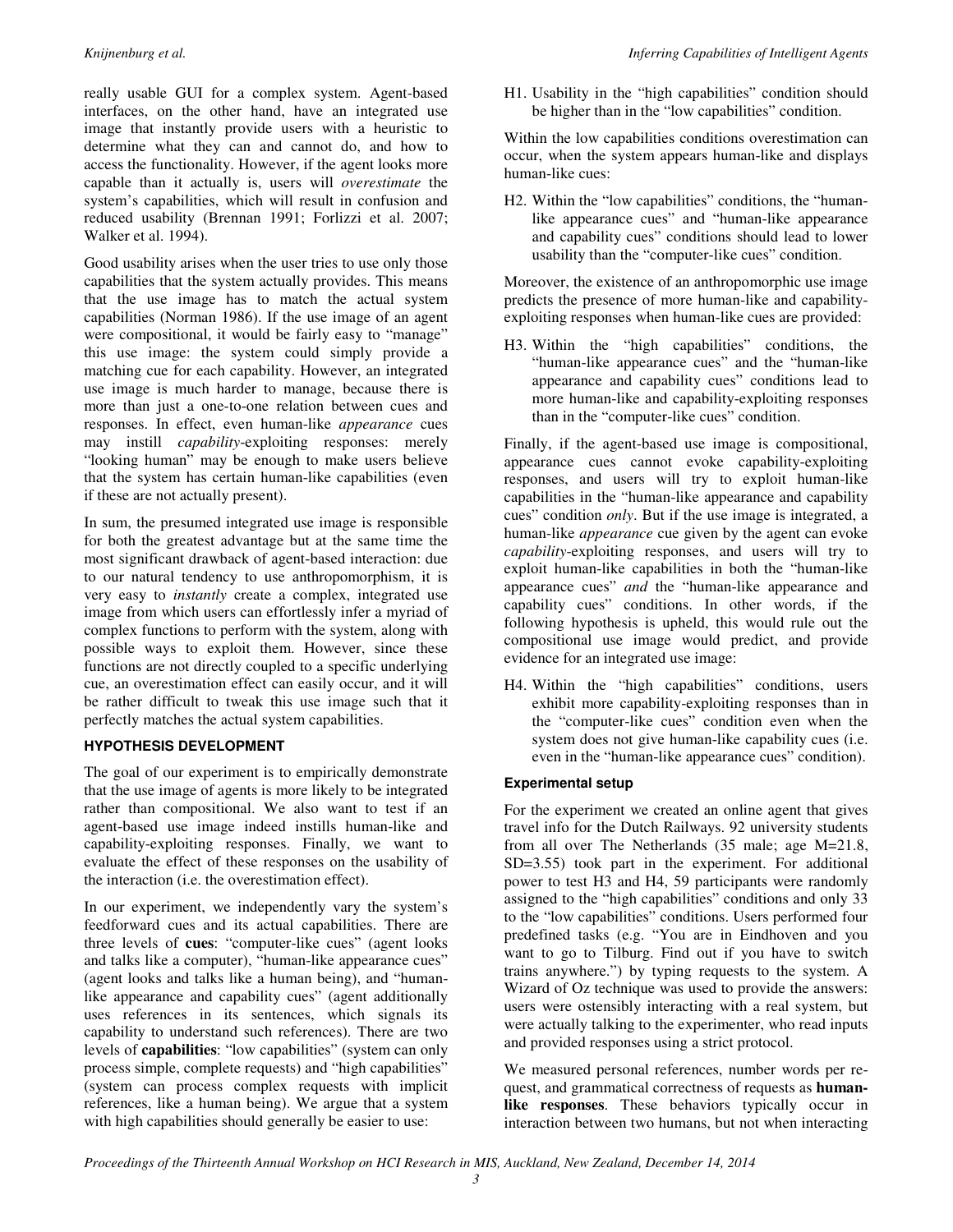with a computer (Rosé et al. 2005; Shechtman and Horowitz 2003; Brennan, 1991). We measured explicit and implicit references to times, places, and earlier questions, and asking multiple questions at once, as **capability-exploiting responses**. These behaviors occur when a participant assume that the agent understands the context of the conversation, like a human would. Finally, we measured **usability** by the number of requests and amount of time participants needed per task (efficiency), the difference in time per task between the first and last task (learnability), the "overall reactions to the software" section of the QUIS (Chin et al. 1988), and occurrences of users discontinuing the experiment (effectiveness).

#### **RESULTS**

We first confirm that the system with high capabilities is actually more usable than the system with low capabilities (H1) Users needed fewer requests per task (2.38 vs. 3.32, *p* < .005), and were more satisfied (31.47 vs. 24.07,  $p < .001$ ) in the high-capabilities than the low-capabilities conditions, indicating that the former was indeed more usable than the latter. The average time needed to perform the tasks was actually higher in the high capabilities conditions than the low capabilities conditions (211s vs. 185s, not significant).

H2 suggests that for low capability systems, users in the "human-like appearance cues" and "human-like appearance and capability cues" conditions overestimate the capabilities of the system, resulting in lower usability than the "computer-like cues" condition. Strong evidence for overestimation was found in terms of system effectiveness: 5 of the 23 participants interacting with a system with low capabilities but human-like cues (and none for computer-like cues) prematurely quit the experiment. Additional evidence of overestimation was found in terms of learnability. Within the low-capabilities condition, users of the computer-like interface showed a higher time decrease from task 1 to task 4 (–108.56s) than users of the human-like systems (–40.12s and –25.89s, *p* < .05).

H3 suggests that human-like responses in the "high capabilities" conditions increase from computer-like cues, to human-like appearance cues, to human-like appearance and capability cues. Figure 1 shows that first-person references ( $\beta$  = 1.16,  $p$  < .001), words per chat request  $(\beta = 2.50, p < .005)$  and grammatical correctness

 $(\beta = 6.47, p < .005)$  indeed increased with cue level. This is evidence for the existence of an anthropomorphic use image, as several human-like responses were significantly higher when the system had more human-like cues.

H3 also suggests that the occurrence of capabilityexploiting responses in the "high capabilities" conditions increases with cue level. A sum measure of the five capability-exploiting responses (see Measures) was taken for each task. Figure 1 (rightmost panel) shows that the number of capability-exploiting responses in the humanlike conditions is significantly higher than in the computer-like cues condition ( $\beta$  = 0.288,  $p$  < .05). These results provide further evidence for the existence of an anthropomorphic use image, as the total number of capability-exploiting responses was significantly higher when the system had more human-like cues.

Finally, if users have an integrated use image (H4), they should show capability-exploiting responses even when the system does not give human-like capability cues (i.e. when it gives human-like appearance cues only). Figure 1 (bottom panel) shows that capability-exploiting responses are indeed higher in the "human-like appearance cues" systems than in the "computer-like cues" condition (a planned contrast between "computer-like cues" and the other two conditions is significant at  $p < .05$ ). This rules out a compositional use image, since it would require that only the capability cues condition can induce capabilityexploiting responses. In fact, capability-exploiting responses in the "human-like appearance cues" condition are not significantly different from the "human-like appearance and capability cues" condition.

#### **CONCLUSION AND MANAGERIAL IMPLICATIONS**

Siri, Cortana and Google Now show that agents definitely have potential. Still, managers have to be very careful introducing a human-like agent in their systems. Humanlike agents are a *metaphor*; its cues are effortlessly *integrated* into a single use image. This use image, though, instills a set of responses that do not necessarily need to be directly related to the provided cues. Specifically, *capability-exploiting* responses can be induced even by *appearance* cues alone. If the agent looks "too human", users might overestimate its capabilities, and suffer from bad usability. For usable agent-based interaction, each cue must thus be delicately tuned to instill the right beliefs.



**Figure 1. Pps use more human-like and capability-exploiting responses towards systems with human-like cues (HLC) and human-like and capability-exploiting cues (HLCEC), than towards systems with computer-like cues (CLC).**